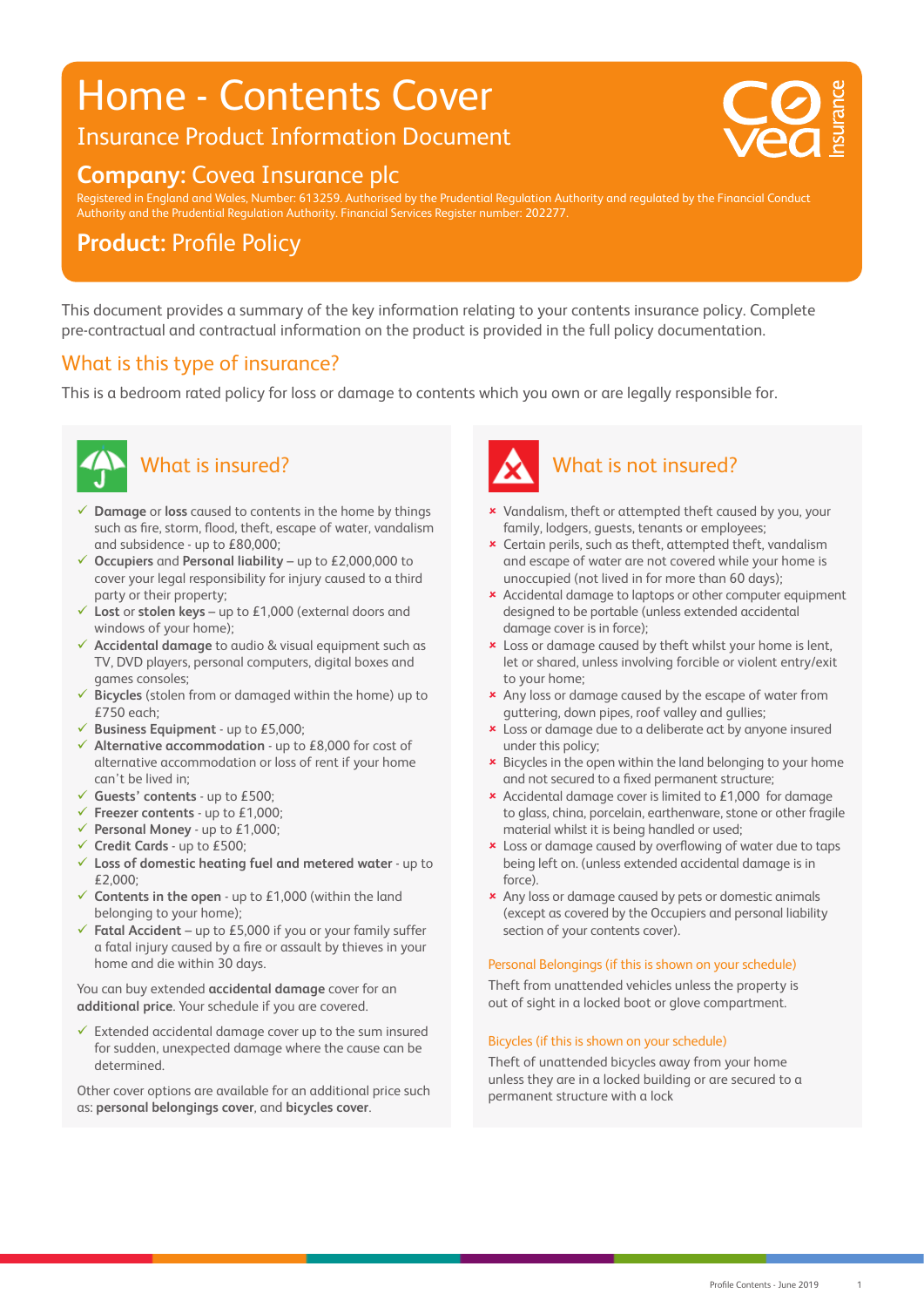

#### Are there any restrictions on cover?

!! There is no cover for:

- !! loss or damage caused by wear and tear, wet or dry rot or anything which happens slowly over time;
- !! loss, damage or liability due to lack of maintenance, restoration, renovation, breakdown or repair; or
- !! loss or damage caused by insects, parasites, rats, mice, squirrels, pigeons, foxes, fungus or mildew.



#### Where am I covered?

- $\checkmark$  Great Britain, Northern Ireland, the Channel Islands and the Isle of Man.
- $\checkmark$  UK or anywhere else in the world for up to 60 days if Personal Belongings cover is paid for and shown in your schedule.



#### What are my obligations?

- You are required to keep to the conditions as shown in your full policy documentation. Some examples of these are:
	- You must answer any questions to the best of your knowledge or belief as this could affect our decision to accept your insurance with us;
	- You must tell us as soon as possible about any changes in circumstances such as any changes to your address, if someone lives in the home other than you, if the home becomes unoccupied, if your home is being used for business or is not in a good state of repair;
	- You must tell us as soon as possible if you have had a loss, accident or theft
- You must pay your excess as the first part of your claim and any additional excesses that may apply. These will be shown on your schedule and any supporting endorsements;
- You must pay £250 excess for escape of water claims and £1,000 excess for subsidence claims.



#### When and how do I pay?

• You can pay the price of your insurance as an annual amount or speak to your broker/intermediary about credit facilities.



#### When does the cover start and end?

• Your policy is an annual policy that runs for a 12 month period. Your schedule will show the start date of your policy. The policy is renewable each year. We recommend that you review and update your cover to make sure it remains adequate.



#### How do I cancel the contract?

If this cover does not meet your needs, please tell us or your broker. If you want to cancel your policy we will refund your premium for the exact number of days left on your policy. No refund will be given if you have made a claim in the current period of insurance. If you have a Loan Agreement with Covea Insurance plc, all outstanding monies must be paid to us as described in your Loan Agreement if you cancel your policy.